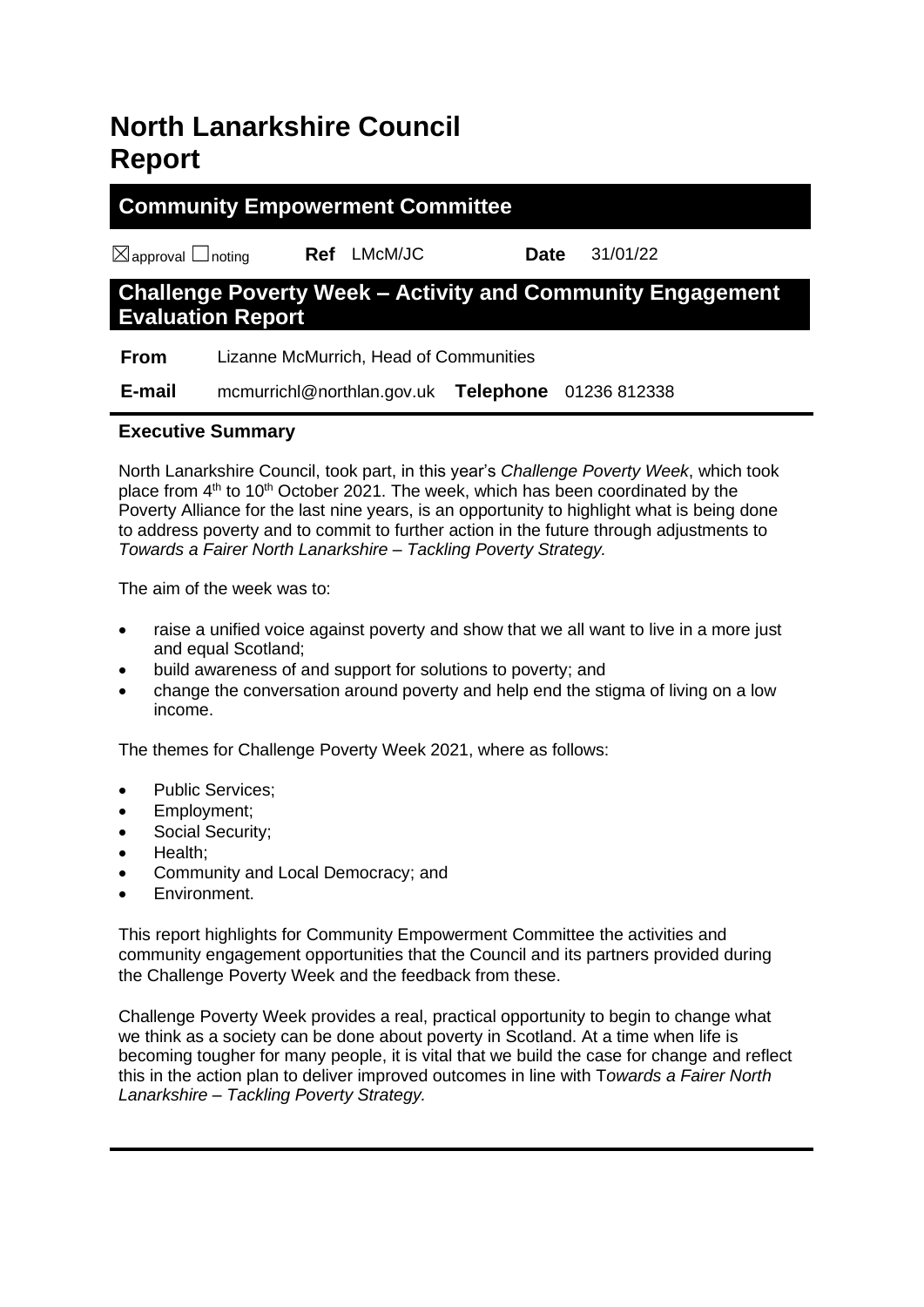### **Recommendations**

It is recommended that the Community Empowerment Committee endorse the ongoing work to strengthen locality approaches to tackling poverty through the Local Outcome Improvement Plans.

| The Plan for North Lanarkshire |                                                                                                                                                                                                  |  |  |
|--------------------------------|--------------------------------------------------------------------------------------------------------------------------------------------------------------------------------------------------|--|--|
| Priority                       | Improve economic opportunities and outcomes                                                                                                                                                      |  |  |
|                                | Ambition statement (11) Increase economic opportunities for adults by understanding,<br>identifying, and addressing the causes of poverty and deprivation<br>and barriers to financial inclusion |  |  |

#### **1. Background**

- 1.1 North Lanarkshire Council first took part in Challenge Poverty Week in 2019. This year Challenge Poverty Week, which has been coordinated by the Poverty Alliance for the last nine years, is an opportunity to highlight what is being done to address poverty and to commit to further action in the future.
- 1.2 The aims of the week were to:
	- raise a unified voice against poverty and show that we all want to live in a more just and equal Scotland;
	- build awareness of and support for solutions to poverty; and
	- change the conversation around poverty and help end the stigma of living on a low income.
- 1.3 The themes for the week were public services, employment, social security, health, community and local democracy and environment.
- 1.4 The Tackling Poverty Officers Action Group established a Sub-Group to plan, prepare and deliver the Council's and Partner's events for the 2021, Challenge Poverty Week.

#### **2. Report**

- 2.1 The Challenge Poverty Week Sub-Group devised a programme for the week which included online sessions, activities that residents could attend and/or drop in and post global messages (see Appendix 1 for further details).
- 2.2 The programme was published on the Council's Web site with an accompanying intensive social media campaign to promote participation.
- 2.3 Online sessions were held throughout the week which focussed on the Community Board's Local Outcome Improvement Plans (LOIP's) all of which all have Poverty as a priority for their locality areas. Other online sessions covered the themes for the week i.e.public services, employment, social security, health, community and local democracy and environment.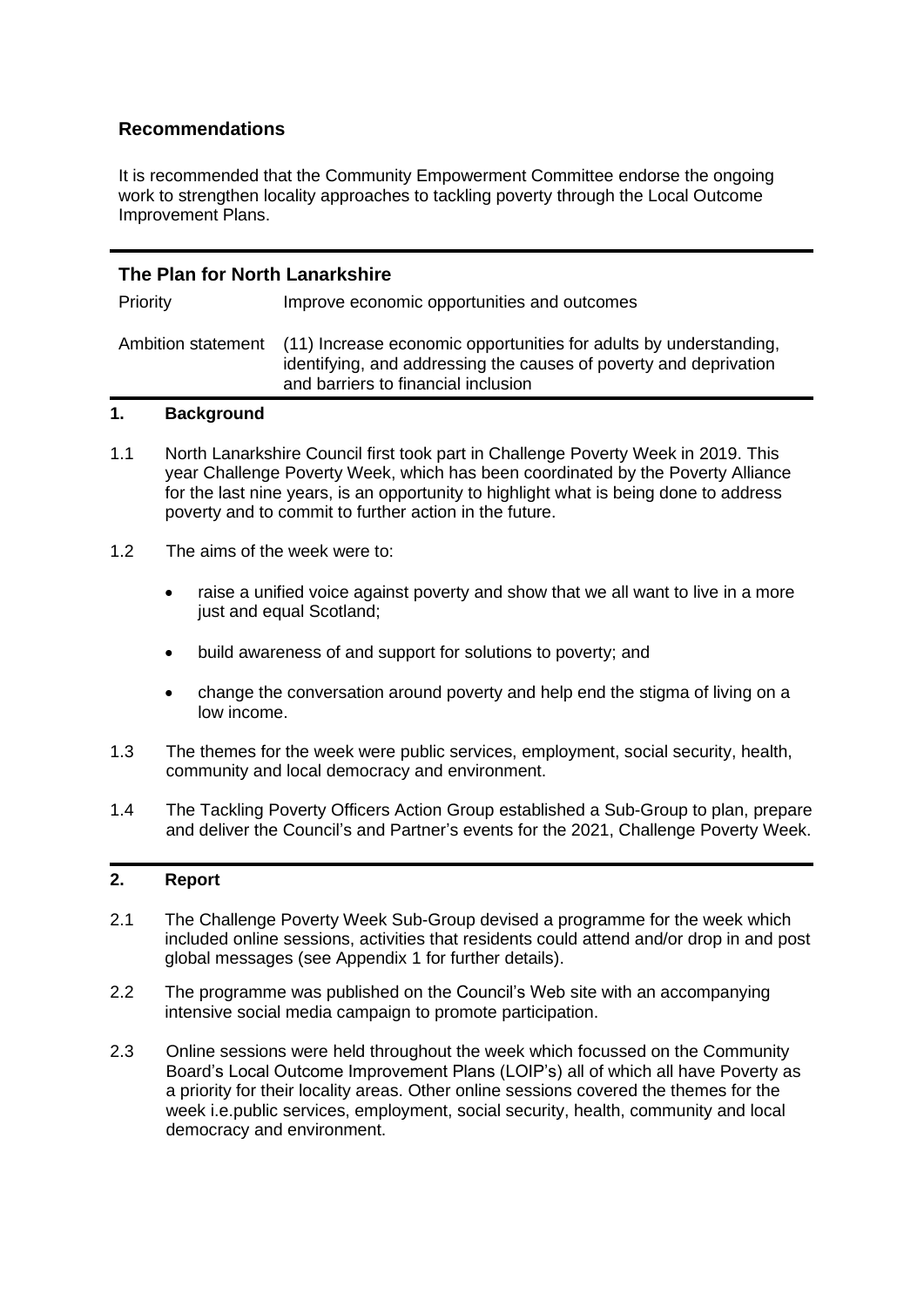- 2.4 An analysis of the week, is outlined in Appendix 2 (a) and (b) which highlight the reach, hits and engagement via the daily messages issued on the Council's social media feeds. The total reach was over 100,000 with 1,164 users engaged. The posts were shared 163 times (around 16 shares per post, on average), with 93 reactions and 32 comments. The median reach for all Facebook posts over this period is about 10,000. Three out of 10 posts were over this mark, one was equal to this mark and 6 were under that median.
- 2.5 The posts on 'how to quit smoking' and the '£20 reduction in Universal Credit' had the highest reach and number of engaged users, respectively. Both are over the median reach for that week, as it is the post about the Active Teens and Active 65 membership.

#### **3. Public Sector Equality Duty and Fairer Scotland Duty**

- 3.1 Fairer Scotland Duty
- 3.1.1 The Challenge Poverty Week contains no measures which would have a detrimental socio/economic impact on communities in North Lanarkshire as defined in the Fairer Scotland Duty, indeed the programme of activities supports the requirement of the duty to reduce inequalities of outcome caused by socio/economic disadvantage
- 3.2 Equality Impact Assessment
- 3.2.1 The programme of activities is covered under the terms of the integrated equality impact/Fairer Scotland Duty assessment carried out during the development of T*owards a Fairer North Lanarkshire – Tackling Poverty Strategy.*
- 3.2.2 The Challenge Poverty Week programme presented an opportunity to promote equality and ensure greater access to public services.

### **4. Impact**

#### 4.1 **Financial impact**

4.1.1 There are no financial impacts.

#### 4.2 **HR policy / Legislative impact**

4.2.1 There are no HR/Policy/Legislative impacts.

#### 4.3 **Technology / Digital impact**

4.3.1 Sessions successfully delivered online.

#### 4.4 **Environmental impact**

4.4.1 None specific to the activities outlined in the report.

#### 4.5 **Communications impact**

4.5.1 See section 2.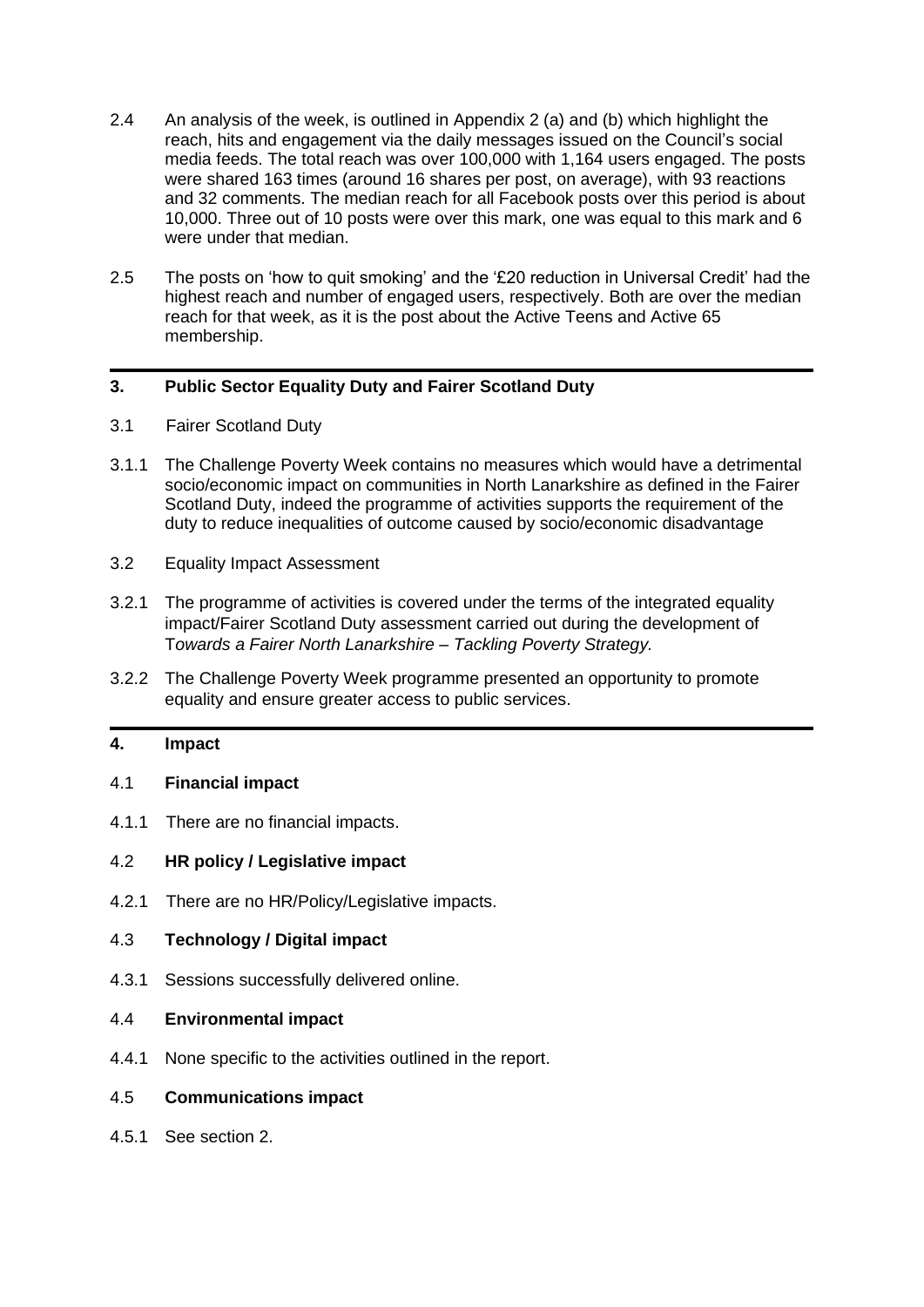#### 4.6 **Risk impact**

4.6.1 The activity described in this report supports the mitigating measures linked to the Tackling Poverty Corporate Risk.

#### **5. Measures of success**

5.1 The key measure of success was the delivery of the planned activity, social media messaging and gaining views of Community Boards on tackling poverty within the context of the Local Outcome Improvement Plans which will shape the ongoing development of the Council's *Towards a Fairer North Lanarkshire Tackling Poverty Strategy.*

#### **6. Supporting documents**

- 6.1 Appendix 1 Challenge Poverty Week Programme
- 6.2 Appendix 2 (a) & (b) Challenge Poverty Week Analysis

Ly mediate

**Lizanne McMurrich Head of Communities**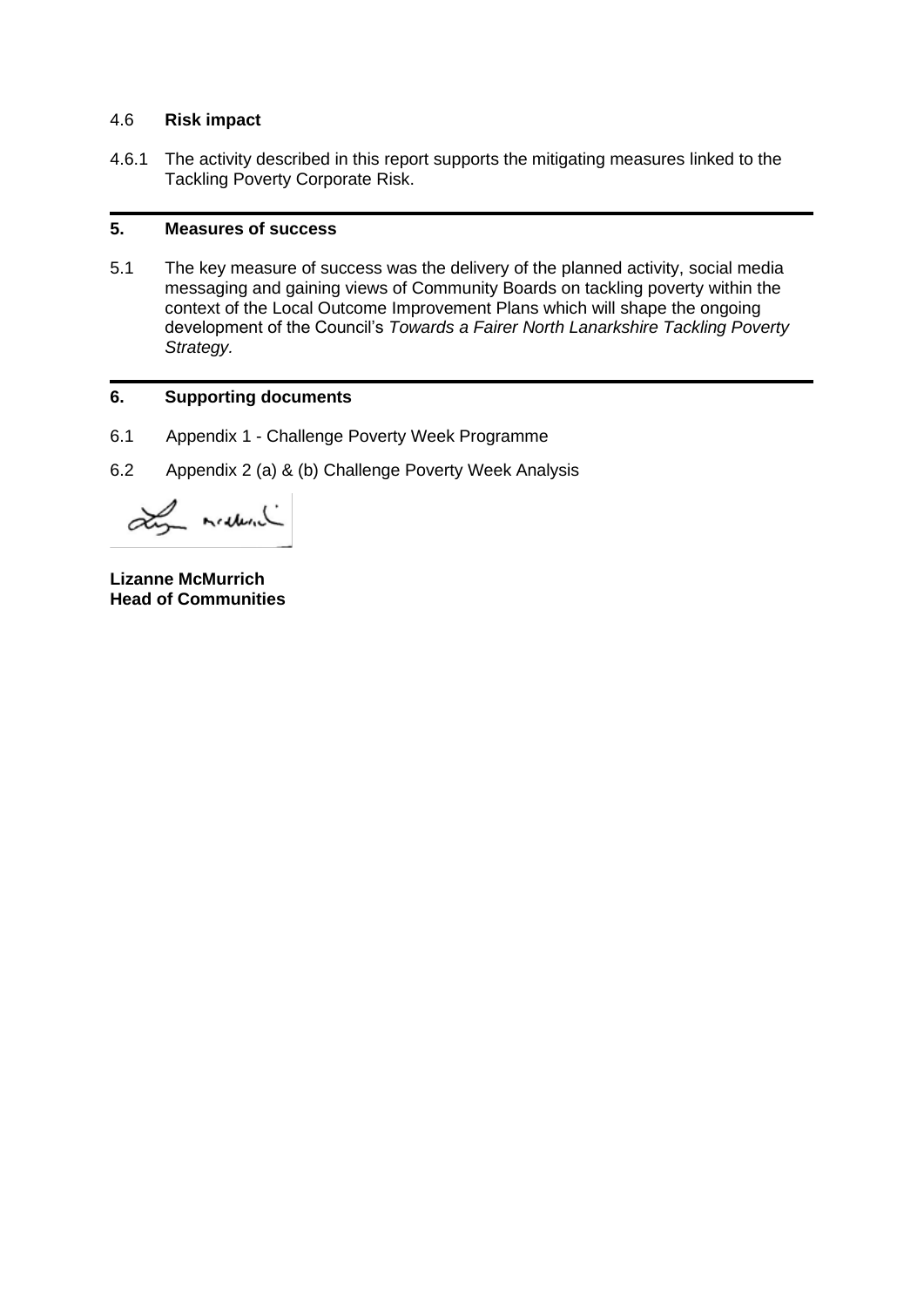# CHALLENGE POVERTY WEEK 2021 - PROGRAMME OF EVENTS **Appendix 1** Appendix 1

# 4-10 TH OCTOBER, 2021

Opening Message - Sunday 3<sup>rd</sup> Oct - Challenge Poverty Week starts tomorrow. Find out what North Lanarkshire Council and our partners are doing to tackle poverty all this week and take the opportunity to attend one of our Help us make North Lanarkshire a place where people and communities are poverty free. Find out more at[:www.northlanarkshire.gov.uk/tackling-poverty](http://www.northlanarkshire.gov.uk/tackling-poverty)

#ChallengePoverty #NowIsTheTime

|                                      | <b>MONDAY 4th</b>                                                                                                                                                                                                                                                                                                                                                                                                                                                                                                                                                                                                                                                                                                                                                                                                                                                                                                                                    | TUESDAY 5 <sup>th</sup>                                                                                                                                                                                                                                                                                                                                                                                                                                                                                                                                                                                         | WEDNESDAY 6th                                                                                                                                                                                                                                                        | THURSDAY 7th                                                                                                                                                                                                                                                                                                                                                                                                                                                                                                                                                                                                                                                                                    | FRIDAY 8th                                                                                                                                                                                                                                                                                                                                                                                                                                                                                                                                                                                                                                                                                                                                                                                                                                                                                                                                                                                                           | SATURDAY 9th                                                                                                                                                                                                                                                                                                                                                                                                                                                                                                                                                                                                                                                                                                                 | SUNDAY 10th                                                                                                                                                                                                                                                                                                                                                                                                                                                                                                                                                                                                                                                                                                                                                                                                                                                                                                                                                                                                                                                                                  |
|--------------------------------------|------------------------------------------------------------------------------------------------------------------------------------------------------------------------------------------------------------------------------------------------------------------------------------------------------------------------------------------------------------------------------------------------------------------------------------------------------------------------------------------------------------------------------------------------------------------------------------------------------------------------------------------------------------------------------------------------------------------------------------------------------------------------------------------------------------------------------------------------------------------------------------------------------------------------------------------------------|-----------------------------------------------------------------------------------------------------------------------------------------------------------------------------------------------------------------------------------------------------------------------------------------------------------------------------------------------------------------------------------------------------------------------------------------------------------------------------------------------------------------------------------------------------------------------------------------------------------------|----------------------------------------------------------------------------------------------------------------------------------------------------------------------------------------------------------------------------------------------------------------------|-------------------------------------------------------------------------------------------------------------------------------------------------------------------------------------------------------------------------------------------------------------------------------------------------------------------------------------------------------------------------------------------------------------------------------------------------------------------------------------------------------------------------------------------------------------------------------------------------------------------------------------------------------------------------------------------------|----------------------------------------------------------------------------------------------------------------------------------------------------------------------------------------------------------------------------------------------------------------------------------------------------------------------------------------------------------------------------------------------------------------------------------------------------------------------------------------------------------------------------------------------------------------------------------------------------------------------------------------------------------------------------------------------------------------------------------------------------------------------------------------------------------------------------------------------------------------------------------------------------------------------------------------------------------------------------------------------------------------------|------------------------------------------------------------------------------------------------------------------------------------------------------------------------------------------------------------------------------------------------------------------------------------------------------------------------------------------------------------------------------------------------------------------------------------------------------------------------------------------------------------------------------------------------------------------------------------------------------------------------------------------------------------------------------------------------------------------------------|----------------------------------------------------------------------------------------------------------------------------------------------------------------------------------------------------------------------------------------------------------------------------------------------------------------------------------------------------------------------------------------------------------------------------------------------------------------------------------------------------------------------------------------------------------------------------------------------------------------------------------------------------------------------------------------------------------------------------------------------------------------------------------------------------------------------------------------------------------------------------------------------------------------------------------------------------------------------------------------------------------------------------------------------------------------------------------------------|
|                                      | <b>Poverty Statement</b>                                                                                                                                                                                                                                                                                                                                                                                                                                                                                                                                                                                                                                                                                                                                                                                                                                                                                                                             | <b>Theme - Environment</b>                                                                                                                                                                                                                                                                                                                                                                                                                                                                                                                                                                                      | Theme - Social Security                                                                                                                                                                                                                                              | <b>Theme - Employment</b>                                                                                                                                                                                                                                                                                                                                                                                                                                                                                                                                                                                                                                                                       | <b>Theme - Health</b>                                                                                                                                                                                                                                                                                                                                                                                                                                                                                                                                                                                                                                                                                                                                                                                                                                                                                                                                                                                                | <b>Theme - Public Services</b>                                                                                                                                                                                                                                                                                                                                                                                                                                                                                                                                                                                                                                                                                               | Theme - Communities                                                                                                                                                                                                                                                                                                                                                                                                                                                                                                                                                                                                                                                                                                                                                                                                                                                                                                                                                                                                                                                                          |
| Daily<br>Global<br>email/<br>Message | <b>North Lanarkshire Council and</b><br>NHS Lanarkshire together with<br>its partners in the third sector<br>are committed to tackling<br>poverty, insecurity and<br>mitigating the impacts on our<br>communities to ensure equity of<br>opportunity for all our<br>residents.<br>The council in 2020 produced its<br>first overarching Tackling<br>Poverty Strategy together with<br>our partners we have updated<br>our action plan in light of Covid<br>and the EU exit. The plan can be<br>found; https://www.northlanark<br>shire.gov.uk/sites/default/files/<br>2020-<br>09/CC 2020 00040%20Tackling<br>%20Poverty%20Strategy%20Acc<br>esible%20Single%20Pages.pdf#:~<br>:text=The%20Tackling%20Povert<br>y%20Strategy%20will%20embrac<br>e%20the%20One,place%20to%2<br>0live%2C%20learn%2C%20work<br>%20invest%20and%20visit.<br>With so many lives already<br>affected, the time for change is<br>now.<br>#Challengepoverty<br>#Nowisthetime | We know from our recent consultation<br>on the draft Local Housing Strategy that<br>fuel poverty is a key priority for you and<br>with winter approaching its more<br>important than ever to keep fuel costs<br>down. If you are concerned about your<br>energy costs then help is available. You<br>can call Home Energy Scotland free of<br>charge on 0808 808 2282 or email at<br>adviceteam@sc.homeenergyscotland.org<br>Our Financial Inclusion Team can also<br>offer practical help and advice to<br>households experiencing fuel poverty.<br>https://crowd.in/Ady6de<br>#Challengepoverty #Nowisthetime | The £20 reduction in UC may affect<br>your ability to meet bills & debts. If<br>you would like your benefits<br>checked or help with debts &<br>budgeting call 01698 332551 or<br>email FIT@northlan.gov.uk or your<br>local CAB.<br>#Challengepoverty #Nowisthetime | North Lanarkshire's Working can help<br>you get into work, increase your<br>hours or support you if you are facing<br>redundancy or have been made<br>redundant. Our Supported<br><b>Employment Service also provides</b><br>real support through our experienced<br>job coaches to people with disabilities<br>and those facing challenging barriers<br>to find the right job. Our<br>employability support can provide the<br>training you need, help with childcare<br>and will be there even after you go<br>into work. Sign up here Sign-Up -<br><b>North Lanarkshire's Working</b><br>(northlanarkshiresworking.co.uk) or<br>call us on 0800 0730 226.<br>#Challengepoverty #Nowisthetime | <b>Smoking</b><br>On average someone who smokes<br>ten cigarettes per day will spend<br>at least £28 per week, which is<br>£120 per month, which is £1460<br>per year.<br>Calculate how much you could<br>save by quitting smoking $\Box$ -<br>http://ow.ly/puKv50Gixrr<br><b>Want to stop? Contact NHS</b><br>Lanarkshire's Quit Your Way<br>service, and our helpful and<br>friendly advisers will support you<br>every step of the way!<br>i Call 0800 84 84 84 or<br>visit http://ow.ly/iSvl50D3tDh<br>#Challengepoverty #Nowisthetime<br><b>Mental Health</b><br>Poverty is a cause and a<br>consequence of poor mental<br>health<br>#Challengepoverty #Nowisthetime<br>Mental health support is available<br>if you need it. The most important<br>thing you can do to protect your<br>mental health is to stay connected<br>and to talk about how you are<br>feeling.<br>For help online:<br>www.elament.org.uk<br>www.nhsinform.scot<br>www.lanarkshiremindmatters.scot.<br>nhs.uk/<br>https://www.dbi.scot/ | We know that cost can be a<br>barrier to accessing good<br>health and fitness resources<br>and that's why we have<br>introduced our Active 65<br>membership for the over 65s.<br>The scheme offers unlimited<br>access to our leisure facilities<br>including gyms, fitness classes,<br>swimming, health suites and<br>better yet it is only £50 for the<br>entire year. To sign up visit our<br>website https://www.nlleisur<br>e.co.uk/new-2020/active-65 or<br>call our membership team on<br>01236 341969. And for younger<br>people aged between 11 & 15<br>years - you can now get a free<br>six month junior gym<br>membership too<br>https://www.nlleisure.co.uk/a<br>ctive-teens #ChallengePoverty<br>#NowIsTheTime | VANL has issued a survey to<br>gather information about<br>the North Lanarkshire<br><b>Community and Voluntary</b><br>sector's<br><b>Current contribution</b><br>to tackling poverty in our<br>local communities<br>What else the sector might<br>be able to do to help tackle<br>poverty<br>What support our sector<br>needs to help it tackle<br>poverty<br><b>Information gathered</b><br>through the survey will be<br>analysed to prepare a<br>report with<br>recommendations. The<br>report will be shared with<br>all respondents; the wider<br>community and voluntary<br>sector; Community Boards<br>and North Lanarkshire<br><b>Council's Tackling Poverty</b><br><b>Strategy Group to increase</b><br>understanding of our<br>sector's contribution and<br>secure support for<br>improvements.<br>The survey will only take<br>about 5 minutes to<br>complete and we are very<br>grateful for your support.<br>https://www.eventbrite.co.<br>uk/e/north-lanarkshire-cvs-<br>real-living-wage-<br>promotional-event-tickets-<br>150195192865<br>#challengepoverty<br>#Nowisthetime |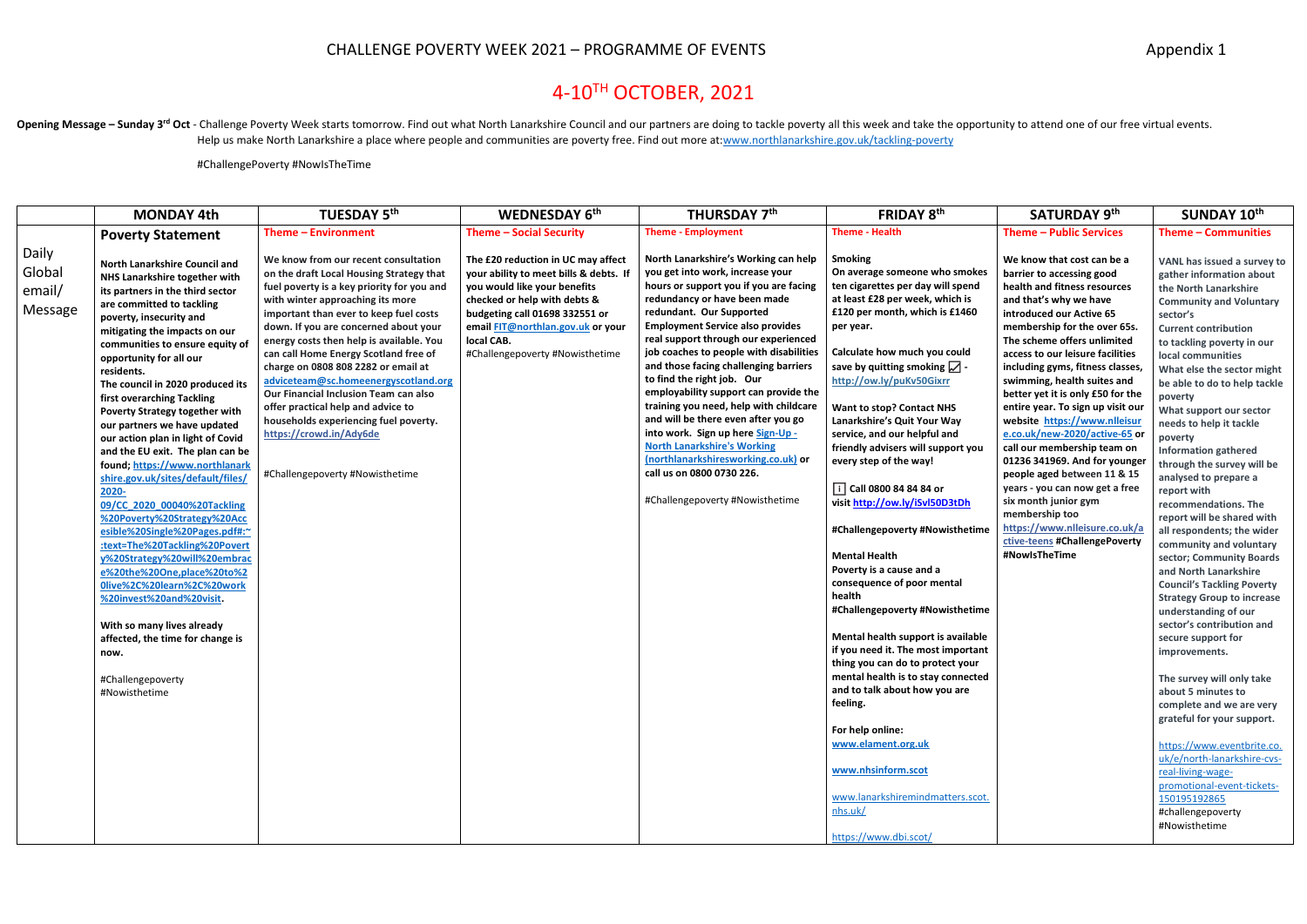# CHALLENGE POVERTY WEEK 2021 - PROGRAMME OF EVENTS **Appendix 1** Appendix 1

|        | <b>MONDAY 4th</b>                                                                                                               | <b>TUESDAY 5th</b>                                                                                                                                                                                                                                                           | WEDNESDAY 6th                                                                                                                                                                                                                                                                                                          | THURSDAY 7th                                                                                                                                                                                                                                                                                                                                                                                                                                                   | FRIDAY 8th                                                                                                                                                                                                                                                                                                                                                                                                                                                              | SATURDAY 9th | SUNDAY 10th |
|--------|---------------------------------------------------------------------------------------------------------------------------------|------------------------------------------------------------------------------------------------------------------------------------------------------------------------------------------------------------------------------------------------------------------------------|------------------------------------------------------------------------------------------------------------------------------------------------------------------------------------------------------------------------------------------------------------------------------------------------------------------------|----------------------------------------------------------------------------------------------------------------------------------------------------------------------------------------------------------------------------------------------------------------------------------------------------------------------------------------------------------------------------------------------------------------------------------------------------------------|-------------------------------------------------------------------------------------------------------------------------------------------------------------------------------------------------------------------------------------------------------------------------------------------------------------------------------------------------------------------------------------------------------------------------------------------------------------------------|--------------|-------------|
| Events | <b>Host - Financial Inclusion</b><br>(John Campbell &<br><b>Amanda Gallagher Cairns)</b>                                        | <b>Host - Social Security Scotland</b><br>(Suzi Kane & David White)                                                                                                                                                                                                          | <b>Host - Financial Inclusion</b><br>(John Campbell &<br><b>Amanda Gallagher Cairns)</b>                                                                                                                                                                                                                               | <b>Host - Social Security Scotland</b><br>(Suzi Kane & David White)                                                                                                                                                                                                                                                                                                                                                                                            | $Host$ – Housing<br>(Douglas McCabe)                                                                                                                                                                                                                                                                                                                                                                                                                                    |              |             |
|        | Online Webinar via Teams-<br>Poverty (LCPAR)<br>Participants - NL Community<br>Boards (LOIPS)<br>Time - 1830 hours - 1930 hours | Zoom Session<br>(topics covered - Best Start Grants, Job<br>Start Payments, CA Supplement, Young<br>Carers Grant, Scottish Child Payment &<br>Child Disability Payment -<br>Autumn launch date)<br>Time - 1100-1200 hours<br>Link: Zoom Session 5th October<br>2021 at 11 am | Online Webinar via Teams - Poverty<br>(LCPAR)<br>Participants - NL Community Boards<br>(LOIPS)<br>Time $-$ 1830 hours $-$ 1930 hours                                                                                                                                                                                   | <b>MS Teams Session</b><br>(topics covered - Best Start Grants, Job<br>Start Payments, CA Supplement, Young<br>Carers Grant, Scottish Child Payment &<br>Child Disability Payment - Autumn<br>launch date)<br>Time - 1100-1200 hours<br>Link: MS Teams Session 7th<br>October 2021 at 11 am                                                                                                                                                                    | "Get Heard" Online Session<br>(topics covered - impact Housing<br>can have on reducing poverty & ill<br>health by upgrading heating<br>systems, insulating homes and<br>advice on energy efficiency)<br>Time $-$ 1400 hours                                                                                                                                                                                                                                             |              |             |
|        |                                                                                                                                 | Host - Financial Inclusion<br>(John Campbell &<br><b>Amanda Gallagher Cairns)</b><br>Online Webinar via Teams - Poverty<br>(LCPAR)<br>Participants - NL Community Boards<br>(LOIPS)<br>Time - 1830 hours - 1930 hours                                                        | <b>Host - Business Gateway</b><br>(Caroline Wylie)<br>Free Webinar<br>Topic - Business Start Up (how to<br>generate an idea and turn it into a<br>business)<br>Time $-$ 1300 hours $-$ 1600 hours<br>Booking link: How to generate an<br>idea and turn it into a business<br><b>Business Gateway</b><br>(bgateway.com) | Host - Business Gateway<br>Meet The Adviser- Book your free 60-<br>minute session<br>Do you have questions about starting a<br>business and what is involved?<br>In addition to attending the webinar,<br>there is the opportunity to book a free<br>one-to-one session with our start-up<br>advisers tailored to you and your<br>business needs.<br>Limited appointments are available -<br>click here to book Webinars   Business<br>Gateway (bgateway.com). | Host - Business Gateway<br>Meet The Adviser- Book your free<br>60-minute session<br>Do you have questions about<br>starting a business and what is<br>involved?<br>In addition to attending the<br>webinar, there is the opportunity<br>to book a free one-to-one session<br>with our start-up advisers tailored<br>to you and your business needs.<br>Limited appointments are available<br>- click here to book Webinars  <br><b>Business Gateway (bgateway.com).</b> |              |             |
|        |                                                                                                                                 | Host - Home Energy Scotland<br>(Tracy Lennon, Housing)                                                                                                                                                                                                                       | Host - Home Energy Scotland<br>(Tracy Lennon, Housing)                                                                                                                                                                                                                                                                 |                                                                                                                                                                                                                                                                                                                                                                                                                                                                | <b>Host-VANL</b><br>(Mairi Edwards)                                                                                                                                                                                                                                                                                                                                                                                                                                     |              |             |
|        |                                                                                                                                 | <b>Microsoft Teams Session</b><br>Topic - Love Food Hate Waste<br>$Time - 1830 hours$                                                                                                                                                                                        | <b>Microsoft Teams Session</b><br>Topic - Helping You Save Energy at<br>Home<br>Time $-$ 1830 hours                                                                                                                                                                                                                    |                                                                                                                                                                                                                                                                                                                                                                                                                                                                | <b>Online Session</b><br>Living Wage Seminar<br>Time $-$ 1000 hours $-$ 1130 hours                                                                                                                                                                                                                                                                                                                                                                                      |              |             |
|        |                                                                                                                                 |                                                                                                                                                                                                                                                                              |                                                                                                                                                                                                                                                                                                                        |                                                                                                                                                                                                                                                                                                                                                                                                                                                                |                                                                                                                                                                                                                                                                                                                                                                                                                                                                         |              |             |

- Monday Community Supports
- Tuesday Food Referral Gateway
- Wednesday Employability/Skills
- Thursday Family Supports
- Friday Health

Footnote: The Airdrie Action Partnership Group agreed online events during Challenge Poverty Week: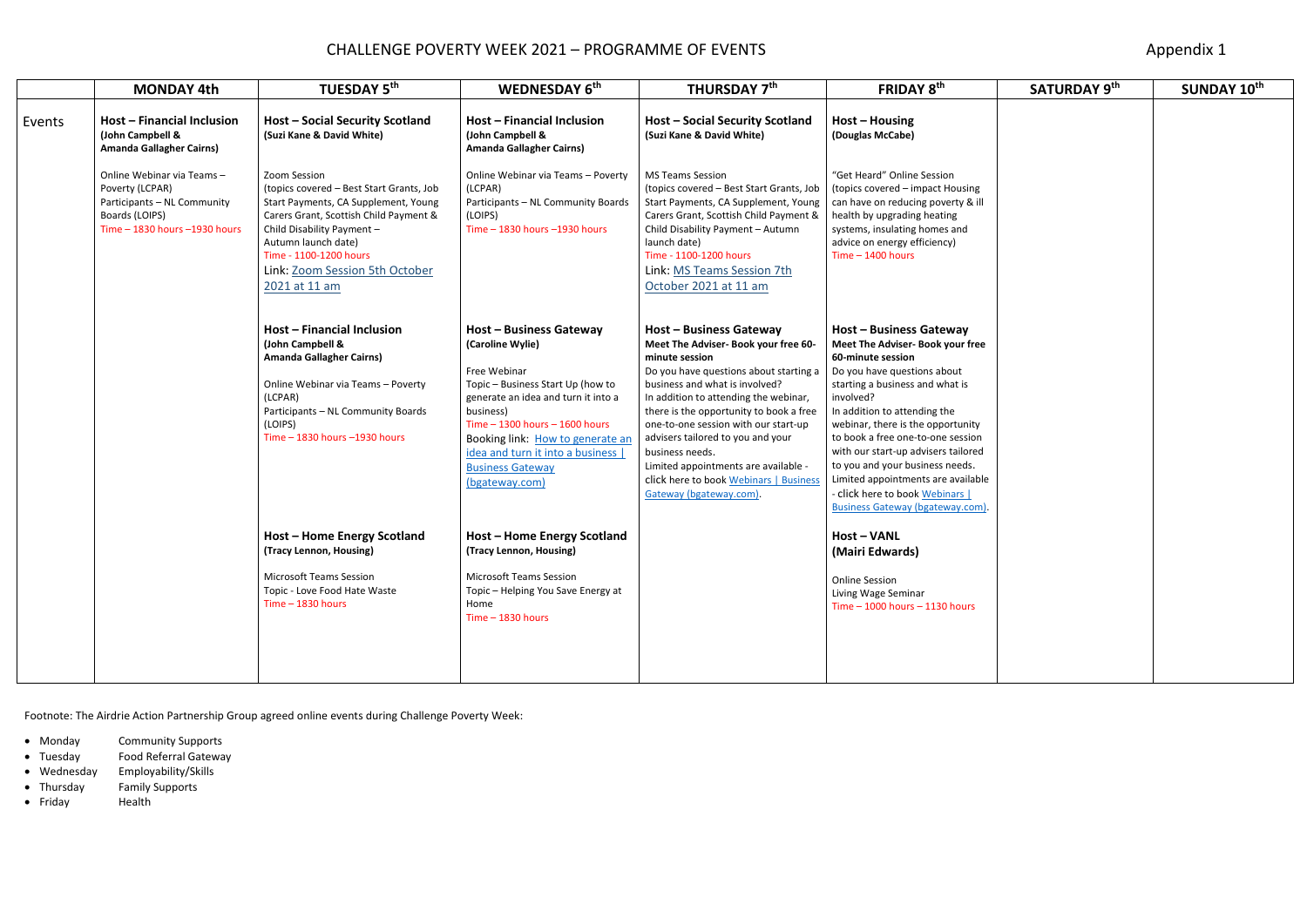| <b>Appendix 2A</b> |  |
|--------------------|--|
|--------------------|--|

| <b>Row Labels</b>         | <b>Sum of Lifetime Engaged Users</b> |
|---------------------------|--------------------------------------|
| Fuel poverty              | 25                                   |
| Intro                     | 74                                   |
| Mental health             | 22                                   |
| NI W                      | 32                                   |
| Quit smoking              | 575                                  |
| Tackling poverty strategy | 46                                   |
| Universal credit          | 257                                  |
| Virtual events            | 13                                   |
| Active teens - Active 65  | 101                                  |
| VANL                      | 19                                   |
| <b>Grand Total</b>        | 1164                                 |

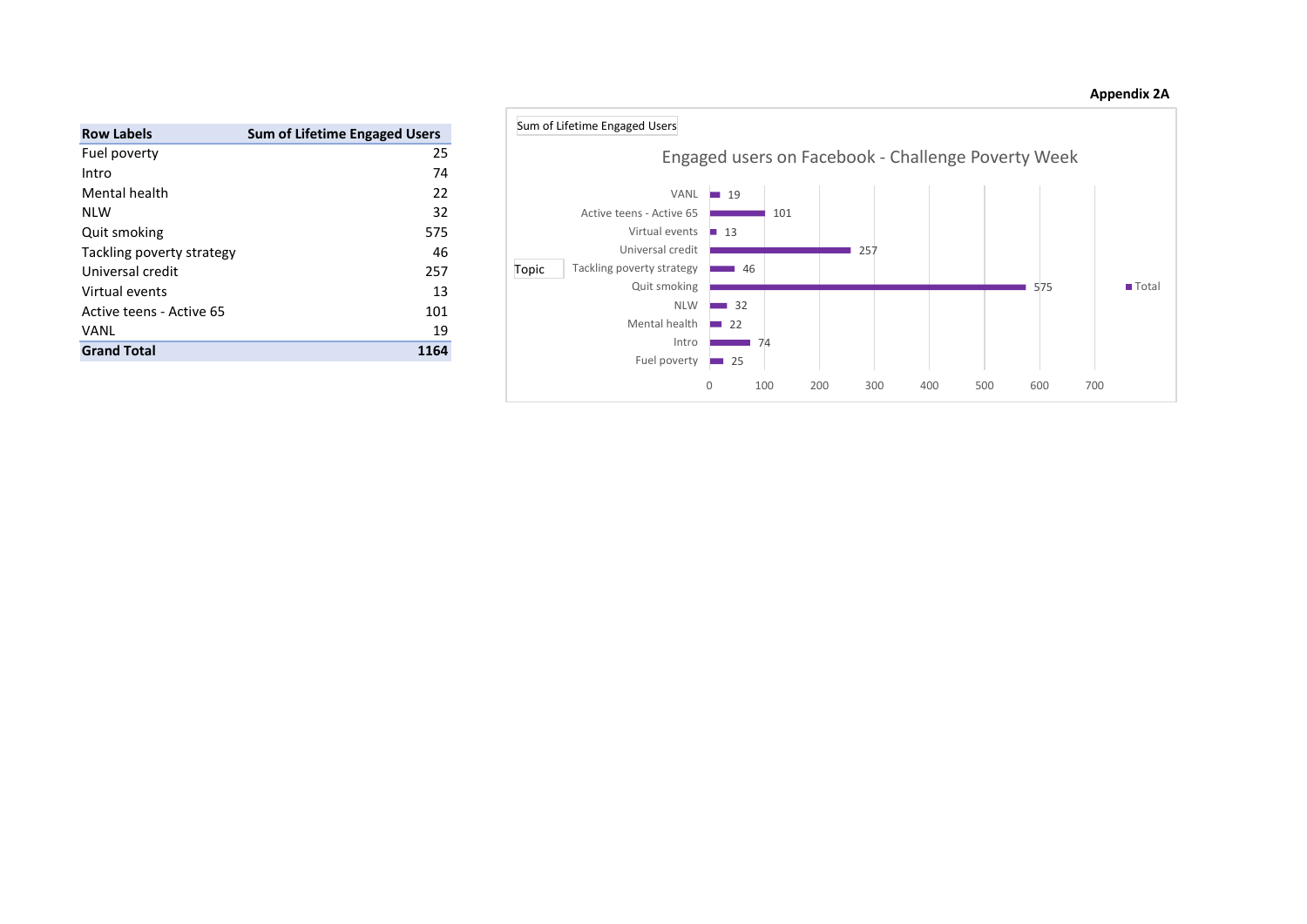## **CHALLENGE POVERTY WEEK Appendix 2B**

## **Facebook**

From 3 to 10 October, there were 10 posts on Facebook to highlight Challenge Poverty Week.

The total reach was over 100,000 with 1,164 users engaged. The posts were shared 163 times (around 16 shares per post, on average), got 93 reactions and received 32 comments.

The median reach for all Facebook posts over this period is about 10,000. Three out of 10 posts were over this mark, one was equal to this mark and 6 were under that median.

The posts o[n how to quit smoking](https://www.facebook.com/nlcpeople/posts/6524643517576149) and the [£20 reduction in universal credit](https://www.facebook.com/nlcpeople/posts/6524586384248529) had the highest reach and number of engaged users, respectively. Both are over the median reach for that week, as it is the post about the Active Teens and Active 65 membership.

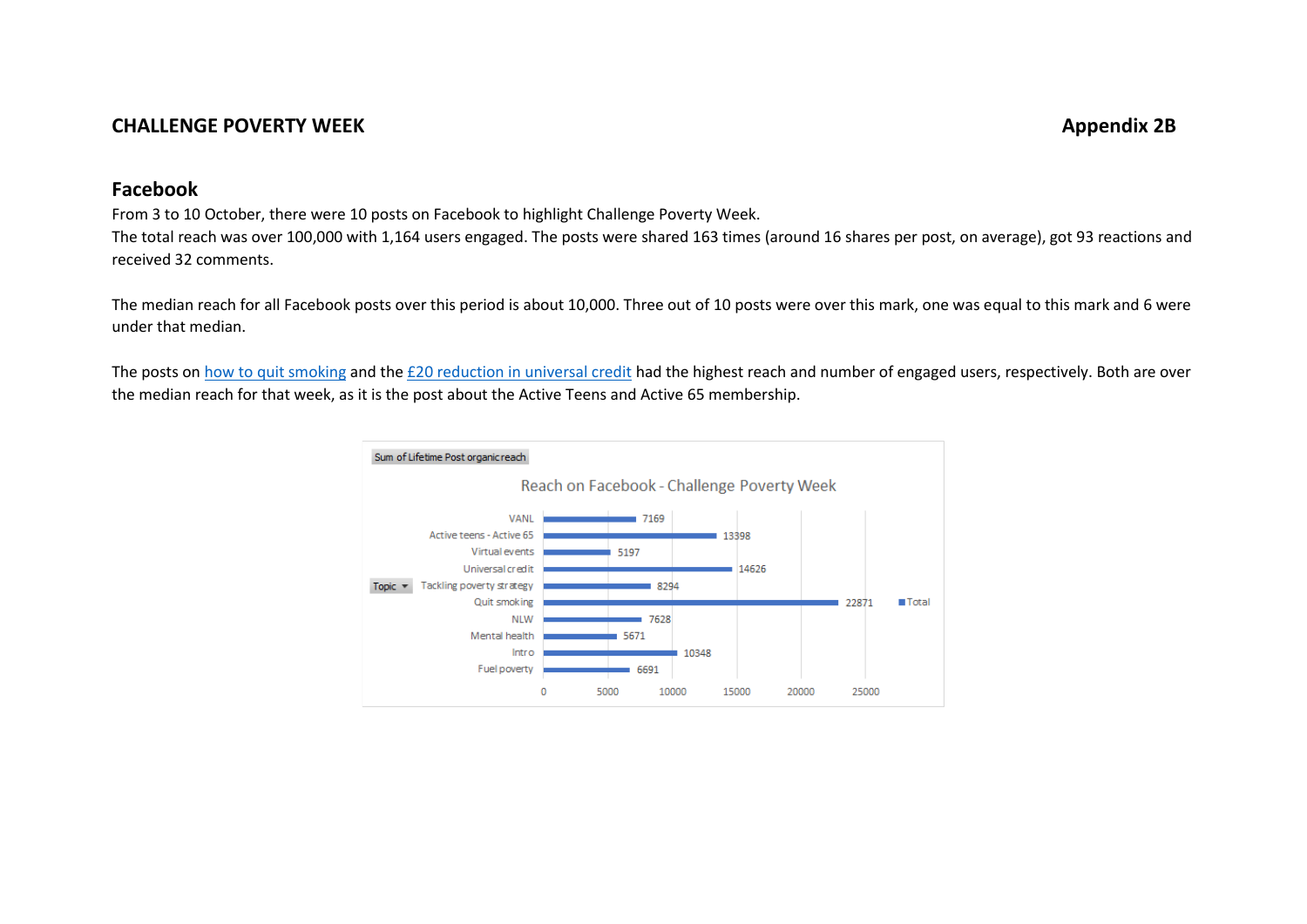

In terms of how users engaged with the content, it's the post about Universal Credit the one with the highest level of interaction when looking at the sum of shares, comments and reactions. This post was the most shared (60 times) and reacted to (28 reactions). On the other hand, the post on help to quit smoking was the most commented (20 comments) and got the highest rate of link clicks (37) – noting that not all to posts included links.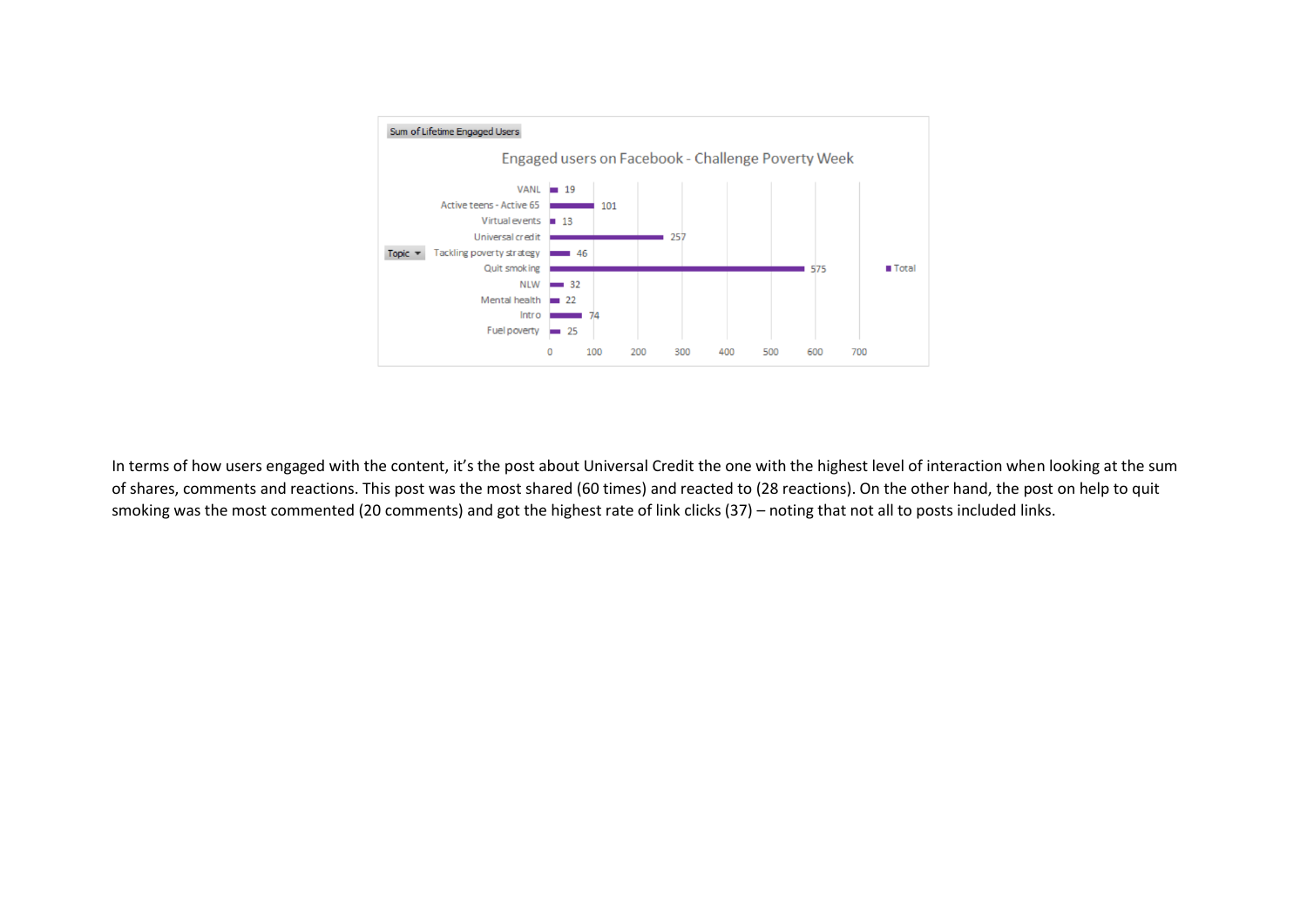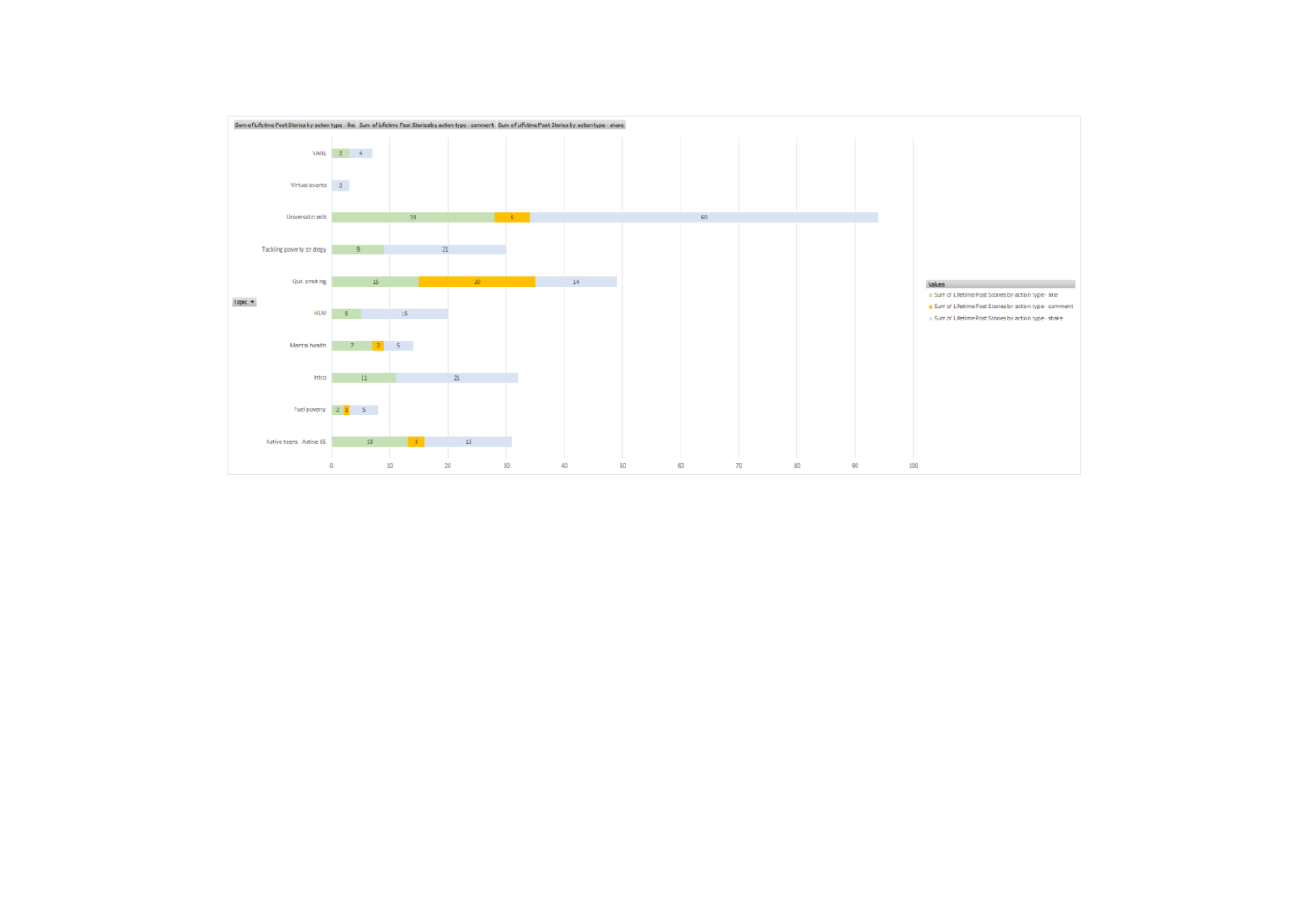

#### **Twitter**

From 3 to 9 October, there were 9 tweets to raise awareness about Challenge Poverty Week.

The total number of impressions for all 9 tweets was 53,000 and overall they got 790 engagements. From these, 123 were link clicks, 112 likes, 67 retweets and 4 replies.

The median impressions for all tweets over this period was in the 5,000 range. Three of these tweets surpassed that mark, with Active Teens being the top one in terms of impressions, followed by the introduction post to Challenge Poverty Week and finally the tweet about Universal Credit.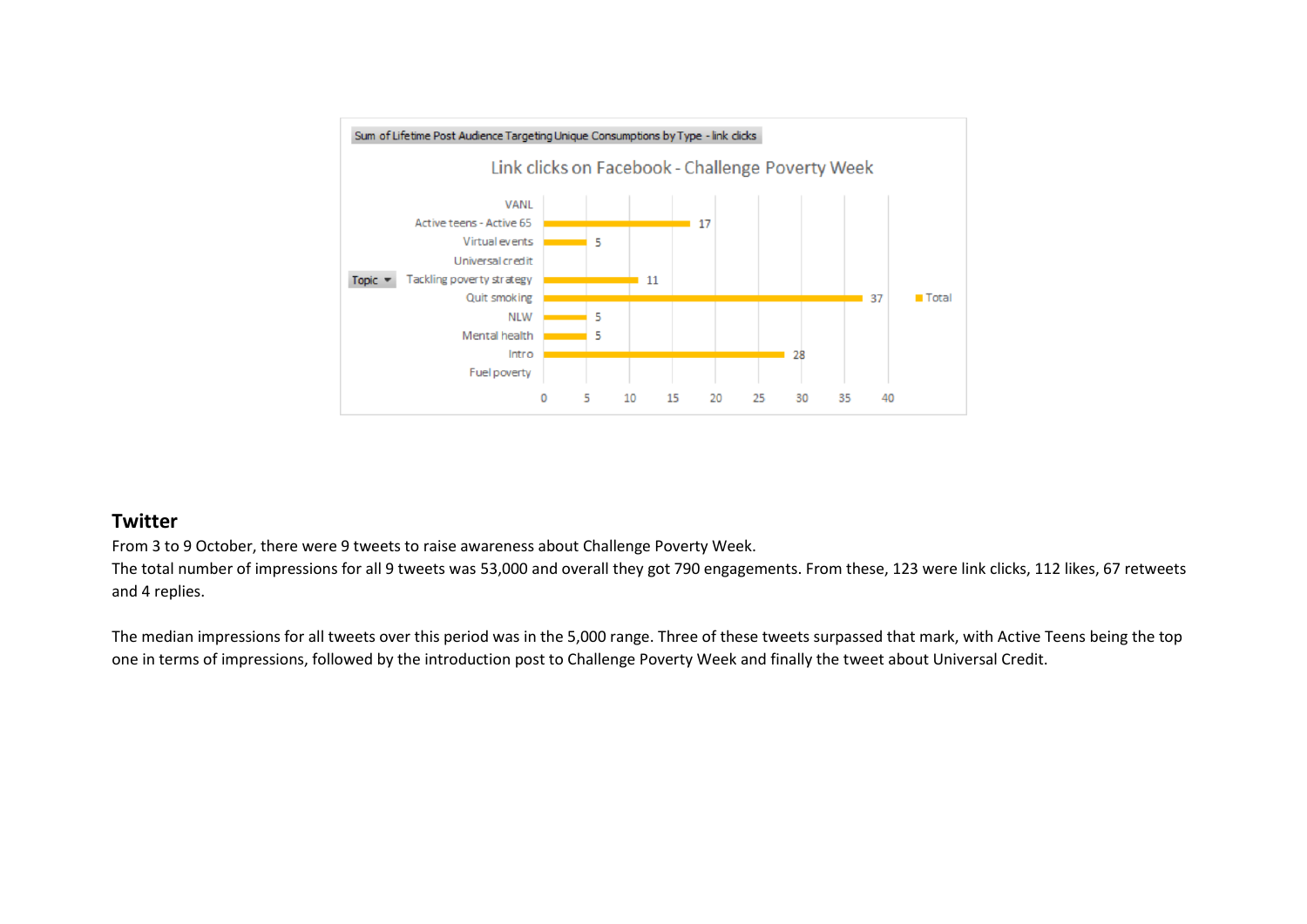

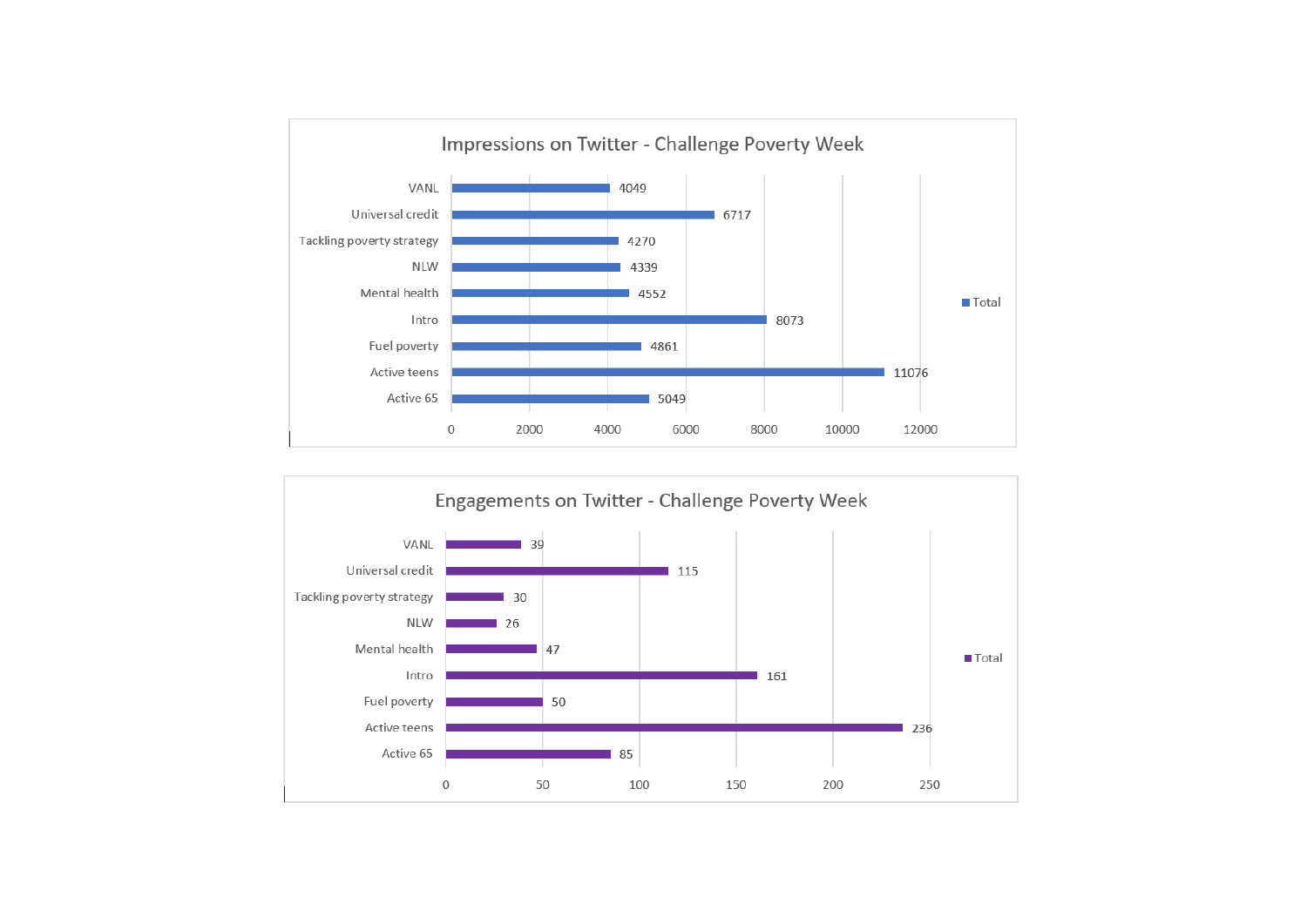When looking at the engagements each tweet received, Active Teens is still the most popular with 40 likes, 18 retweets and 42 link clicks. Only two tweets received replies – those about Universal Credit and Active 65, which had 2 comments each.